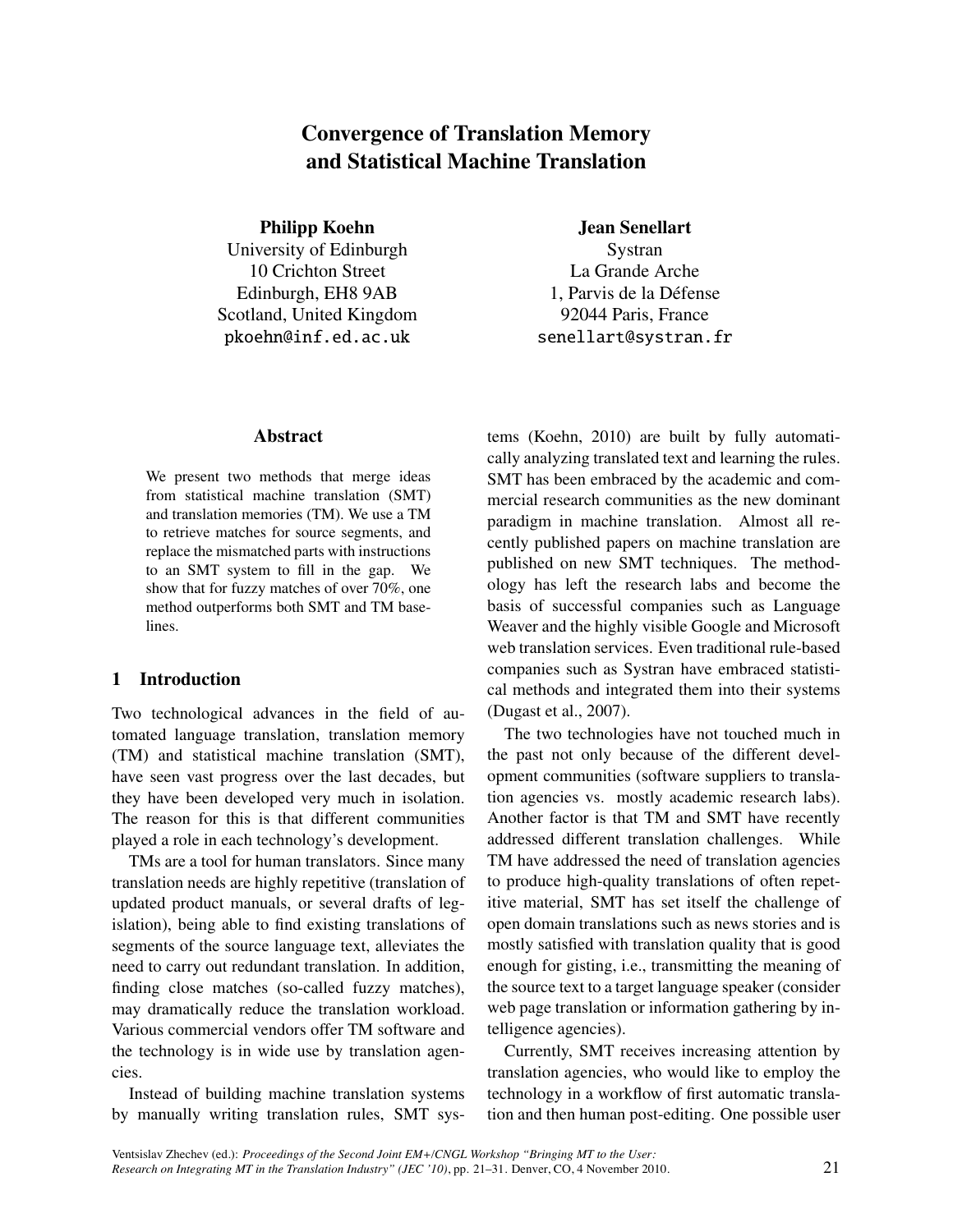scenario is to offer a human translator a fuzzy match from a TM, or an SMT translation, or both. What to show may be decided by an automatic classifier (Simard and Isabelle, 2009; Soricut and Echihabi, 2010; He et al., 2010) or may be based on fuzzy match score or SMT confidence measures (Specia et al., 2009).

In this paper, we argue that the two technologies have much more in common that commonly perceived. We present a method that integrates TM and SMT and that outperforms either technology for fuzzy matches of more than 80%. In a second method, we encode TM matches as very large translation rules and outperform all other methods for fuzzy match ranges over 70%.

# 2 XML Method

The main idea of our method is as follows: If we are able to find a sufficiently good fuzzy match for a given source segment in the TM, then we detect the location of the mismatch in source and target of the retrieved TM segment pair, and let the SMT system translate the mismatched area. We use the capability of the Moses SMT decoder (Koehn et al., 2007) to use XML markup to specify required translations for the matched parts of the source sentence, hence forcing it to only translate the unmatched part.

Recent work has explored similar strategies. Motivated by work in EBMT, Smith and Clark (2009); Zhechev and van Genabith (2010) use syntactic information to align TM segments. Then they create an XML frame to be passed to Moses. Both show weaker performance (on different data sets) than we report here. Smith and Clark (2009) never overcomes the SMT baseline. Zhechev and van Genabith (2010) only beat the SMT system in the 90- 99% fuzzy match range.

The work by Bicici and Dymetman (2008) is closer to our approach: They align the TM segments using GIZA++ posterior probabilities to indentify the mismatch in the target and add one noncontiguous phrase rule to their phrase-based decoder. They show significant improvements over both SMT and TM baselines, but their SMT seems to perform rather badly — it is outperformed by raw TM matches even in the 74-85% fuzzy match range.

### 2.1 Example

To illustrate the process (see also Figure 1), let us first go over one example. Let us say that the following source segment needs translation:

*The second paragraph of Article 21 is deleted .*

The TM does not contain this source segment, but it contains something very similar:

*The second paragraph of Article 5 is deleted .*

In the TM, this segment is translated as:

*A l'* article 5, le texte du deuxiéme alinéa est supprimé.

The mismatch between our source segment and the TM source segment is the word *21* or *5*, respectively. By letting the SMT system translate the true source word *21*, but otherwise trusting the target side of the TM match, we construct the following (simplified) XML frame:

 $\langle x$ ml translation=" $\hat{A}$  *l' article*"/> 21  $\le$   $x$ *ml* translation=", le texte du deuxiéme alinéa est *supprime . ´* "/*>*

Or, to use a more compact formalism for the purposes of this paper:

### $\langle \hat{A} \rangle$  *l'* article > 21  $\langle \rangle$ , le texte du deuxiéme alinéa est *supprime . ´ >*

The XML frame consists of specified translations (e.g.,  $\hat{A}$  *l' article*) and source words (e.g., 21). The decoder is instructed to use the specified translations in its output. The remaining source words are translated as usual, by consulting a phrase translation table, and search for the best translation according to various scoring functions including a language model.

In our example, the SMT decoder produces the following output:

 $\hat{A}$  *l'* article 21, le texte du deuxiéme alinéa est supprimé.

A perfectly fine translation.

#### 2.2 Fuzzy Matching

The first processing step is to retrieve the best match from the TM. Such fuzzy matches are measured by a fuzzy match score, and the task is to find the best segment pair in the TM under this score.

There are several different implementation of the fuzzy match score, and commercial products typically do not disclose their exact formula. However, most are based on the string edit distance, i.e., the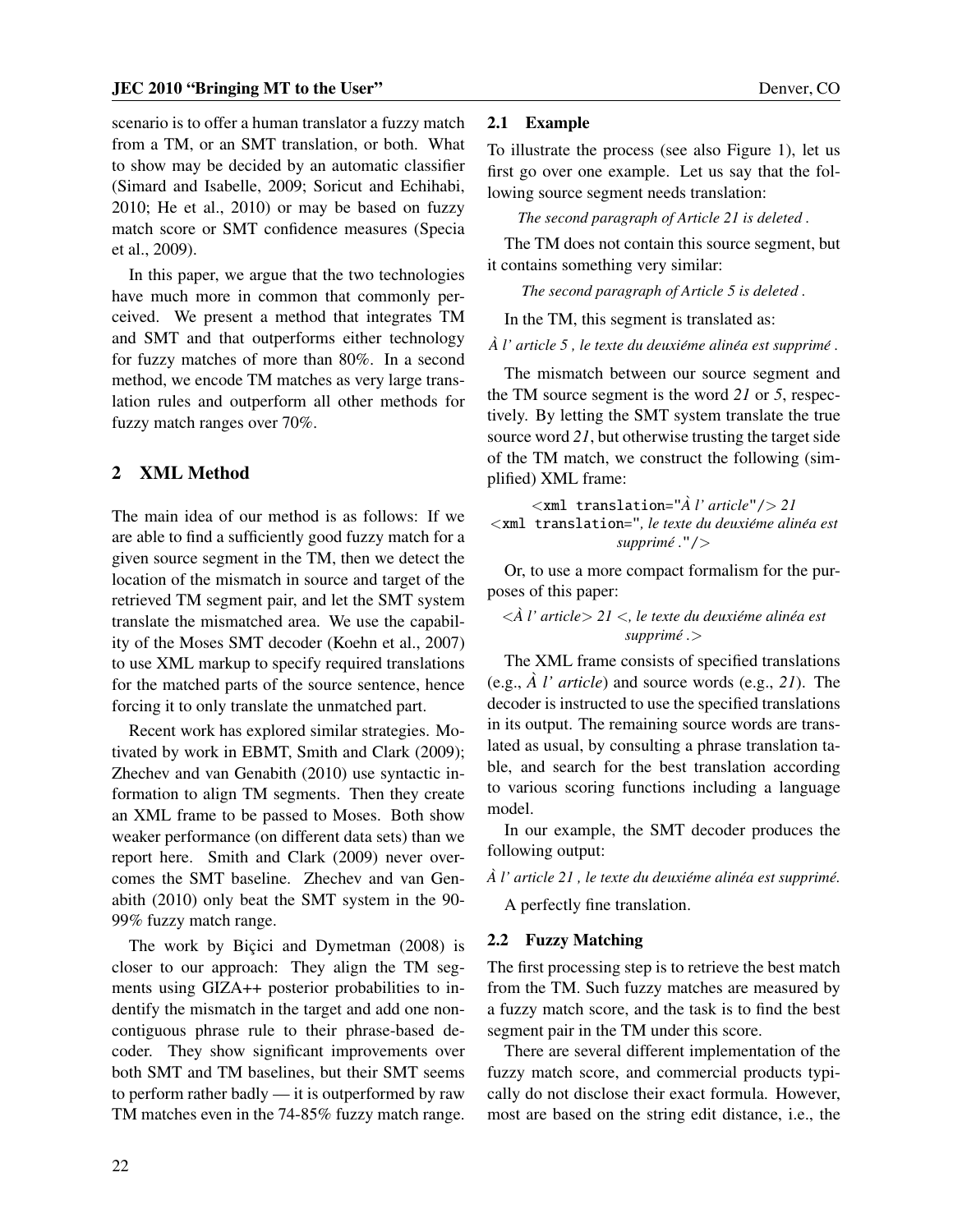number of deletions, insertions, and substitutions needed to edit the source segment to the TM segment.

Our implementation of the fuzzy match score uses word-based string edit distance, and uses letter string edit distance as a tie breaker. We define the fuzzy match score as:

$$
FMS = 1 - \frac{edit\text{-distance}(\text{source}, \text{tm-source})}{\text{max}(|\text{source}|, |\text{tm-source}|)}
$$

For our example, the word-based string edit distance is 89% (one substitution for 9 words), and the letterbased string edit distance is 95% (one substitution and one deletion for 37 letters, not counting spaces).

### 2.3 Word Alignment of TM

The mismatch between the source segment and the TM source segment is easy to detect. As with our fuzzy match metric, we compute the string edit distance between the two, which detects the inserted, deleted and substituted words.

A harder problem is to determine which target target words are affected by the mismatch. For this, we need a word alignment between the source words and the target words in the TM segment.

Word alignment is a standard problem in SMT, and many algorithms have been proposed and implemented. Most commonly used is the implementation of the IBM Models (Brown et al., 1993) in the toolkit GIZA++ (Och et al., 1999), combined with symmetrization heuristics. This toolkit is also used by the Moses SMT training pipeline. So, if we build an SMT system on the TM data, then the word alignment falls out as a by-product.

#### 2.4 Construction of XML Frame

We now have all the necessary ingredients to construct the XML frame that we will pass to the SMT decoder. See Figure 1 for an illustration of our example. Given the string edits and the word alignment, we can track the mismatched source word to the TM target word.

We construct the XML frame by subtraction. All of the TM target segment is passed as a specified translation to the SMT decoder, except for the subtraction of the mismatch. The TM target word aligned to the mismatched source word is not part of a specified translation, and instead the source word is inserted in their place.

A mismatch may consist of a sequence of multiple words in source, TM source, or TM target. We treat such a block the same way we treat single words: they are removed as a block from the TM target and the source block is inserted.

There may be multiple non-neighboring mismatched sequences. We treat each separately and perform the subtraction process for each.

#### 2.5 Special Cases

There are a number of special cases (also illustrated in Figure 2):

- Pure insertion: If the source segment has an inserted block that is not present in the TM source segment, we add these source words to the XML frame. The location of the words is after the TM target word aligned to the TM source word just prior to the insertion point.
- Pure deletion: If the TM source segment has additional words, then these are removed from the specified translation in the XML frame.
- Unaligned mismatched words: If the mismatched source words are unaligned, then we find the closest aligned previous source word and specify them after this target position.
- Non-contiguous alignments: If a TM source segment has non-contiguous alignments to the TM target segment, we first try to resolve this by splitting up blocks. If this does not help, then the mismatched source words are placed at the position of the first aligned TM target block.

The basic principles of the heuristic are: all mismatched source words are inserted; all TM target words aligned to mismatched TM source words are removed; if the alignment to the TM target words fails, then go to the previous TM source word and follow its alignment.

The detailed pseudo-code of the algorithm is given in Figure 3.

## 3 Experiments

We carried out experiments using two data sets: an English–Italian commercial product manual corpus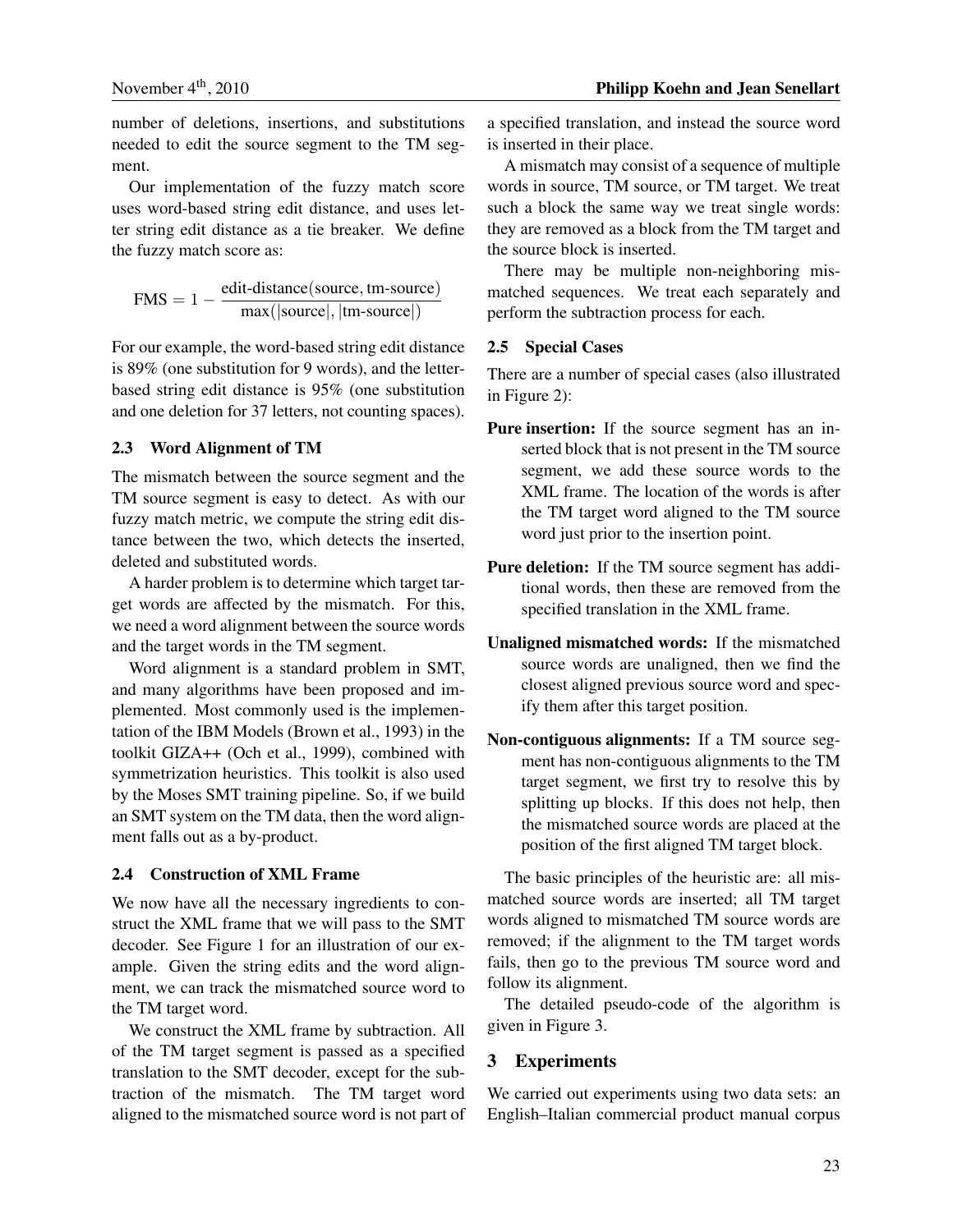





Figure 2: Special Cases: The basic principles are: all mismatched source words are inserted, all TM target words aligned to mismatched TM source words are removed, if the alignment to the target words fails, go to previous word and follow its alignment.

| Acquis        | Corpus     | <b>Test</b> |  |
|---------------|------------|-------------|--|
| segments      | 1,165,867  | 4,107       |  |
| English words | 24,069,452 | 129,261     |  |
| French words  | 25,533,259 | 135,224     |  |
|               |            |             |  |
|               |            |             |  |
| Product       | Corpus     | <b>Test</b> |  |
| segments      | 83,461     | 2,000       |  |
| English words | 1,038,762  | 24,643      |  |

Table 1: Statistics of the corpus used in experiments

(Product) and the English–French part of the publicly available JRC-Acquis corpus<sup>1</sup> (Acquis), for which we use the same test set as Koehn et al. (2009). See Table 1 for basic corpus statistics.

The Acquis corpus is a collection of laws and regulations that apply to all member countries of the European Union. It has more repetitive content than the parallel corpora that are more commonly used in machine translation research. Still, the commercial Product corpus is more representative of the type of data used in TM systems. It is much smaller (around a million words), with shorter segments (average 12 words per segments).

We are especially interested in the performance of the methods for sentences for which we find highly scoring fuzzy matches, since we do not expect fuzzy matches to be very useful otherwise. See Table 2 for statistics on the subsets based on fuzzy match ranges. The sentences with 100% fuzzy match are much shorter, but otherwise there is no strong correlation between fuzzy match score and sentence length. Note that we do not break out a 100% fuzzy match subset for the Product corpus, since the test data is drawn from a TM, so we do not expect to find valid 100% matches (since we exclude the test data from the TM used in training and testing).

#### 3.1 SMT Training

We train SMT systems using the Moses toolkit. We use a standard setup with lexicalized reordering and 5-gram language model.

<sup>&</sup>lt;sup>1</sup>http://wt.jrc.it/lt/Acquis/ (Steinberger et al., 2006)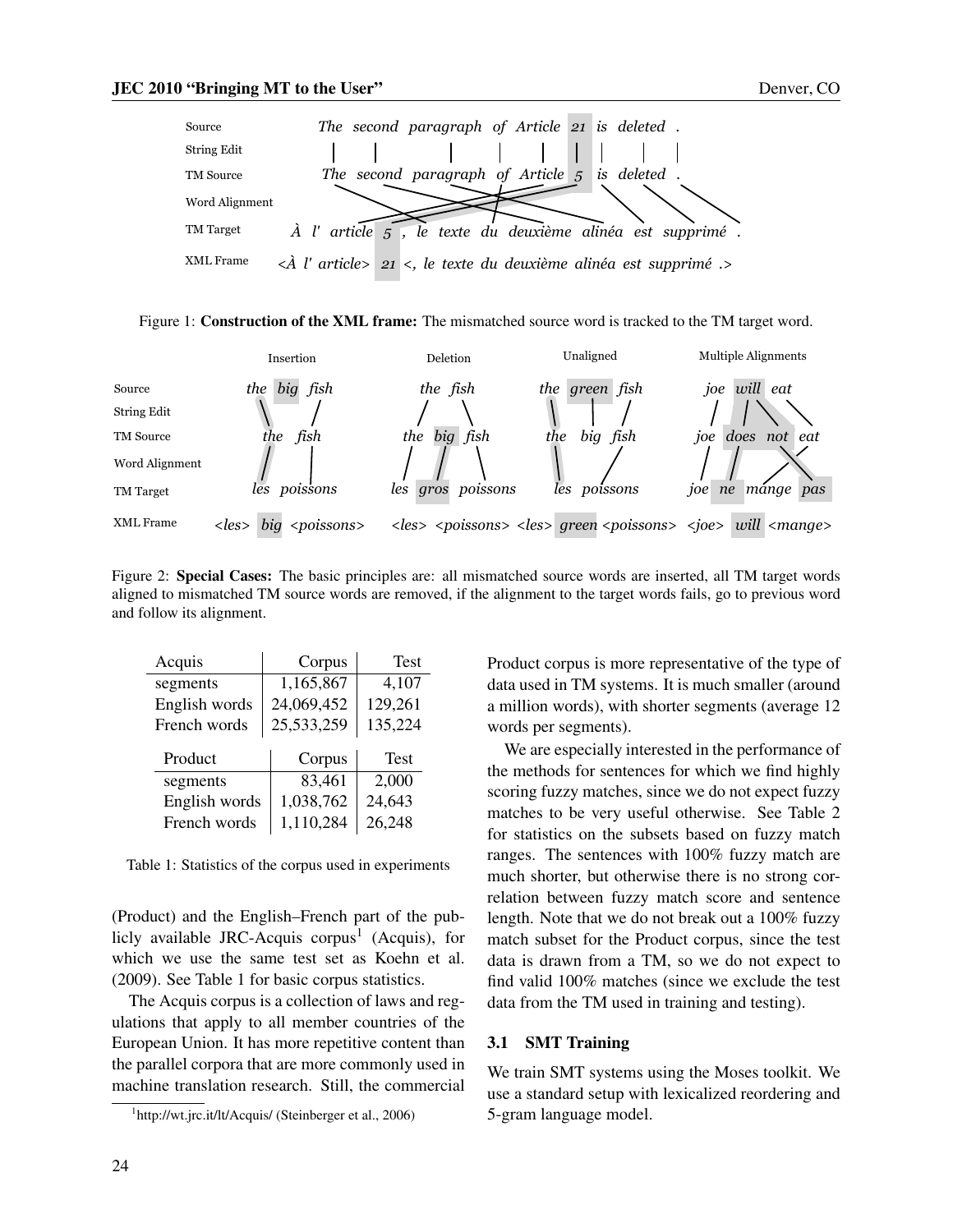Input: match path *M*, input i, TM source s, TM target t, alignment a Output: xml frame 1: global  $M$ , i, s, t, a, insertion 2:  $pos_i = 0;$ 3:  $pos<sub>s</sub> = 0;$ 4: matching  $=$  false; 5: matched-target([0; *|***t***|*]) = true // *matched words* 6: for all edit  $e \in M$  do 7: if matching AND  $e$  != 'match' then 8: // *beginning of mismatch* 9:  $\text{start}_i = \text{pos}_i;$ 10:  $\text{start}_s = \text{pos}_s;$ 11: matching = false; 12: **else if** !matching AND e=='match' **then** 13: // *end of mismatch* 14: **mismatch**(start<sub>i</sub>,pos<sub>i</sub>-1, start<sub>s</sub>,pos<sub>s</sub>-1) 15: matching = true; 16: end if 17:  $pos_i + \text{unless edit} == 'deletion'$ 18: pos<sub>s</sub>++ unless edit == 'insertion' 19: end for 20: if !matching then 21: **mismatch**(start<sub>i</sub>,pos<sub>i</sub>,start<sub>s</sub>,pos<sub>s</sub>) 22: end if 23: return construct-xml() function mismatch: Input: start*<sup>i</sup>* ,end*<sup>i</sup>* , start*s*,end*<sup>s</sup>* 1: // *remove use of affected target words* 2: for all source positions  $s \in [\text{start}_s; \text{end}_s]$  do

- 
- 3: **for all** target positions  $t \in \mathbf{a}(s)$  do

4: matched-target $(t)$  = false; 5: end for 6: end for 7: // *find insertion position* 8:  $ins_t = min({\{t \in \mathbf{a}([start_s; end_s])\})$ 9: while ins*<sup>t</sup>* undefined do 10:  $\text{ins}_t = \min(\{t \in \mathbf{a}(-\text{start}_s)\})$ 11: end while 12: if ins*<sup>t</sup>* undefined then 13: ins*<sup>t</sup>* = -1 // *sentence start* 14:  $\text{ins}_t = |\mathbf{i}| \text{ if } \text{end}_i = |\mathbf{i}| \text{ // } end$  $15:$  end if 16: // *locate inserted words* 17: insertion $[\text{ins}_t] = \mathbf{i}[\text{start}_i; \text{end}_i]$ function construct-xml: 1:  $xml = ""$ 2: included  $=$  false 3:  $\text{start}_t = -1$ 4: for all target positions  $t \in [0; |t|]$  do 5: if !included AND matched-target(*t*) then 6:  $\text{start}_t = -1$  $7:$  included = true 8: else if included AND (!matched-target(*t*) OR insertion[*t*]) then 9: **if** start $t_t \geq 0$  then 10: xml += "*<*xml translation=" 11:  $xml \leftarrow t[start_t, t]$ 12: xml += "*>* x *<*/xml*>*" 13: end if  $14:$  included = false 15: end if 16:  $xml += insertion[t]$ 17: end for

18: return xml

Figure 3: Algorithm to construct the XML frame: The main function first detects all mismatched sequences in the string edit distance path. Mismatched sequences (function **mismatch**) trigger de-activation of aligned target words (variable *matched-target*) and an insertion record for mismatched input words (variable *insertion*). During the XML construction, matched target words are included as markup (lines 10–12 in function construct-xml), in addition to inserted input words (line 16, ibid.).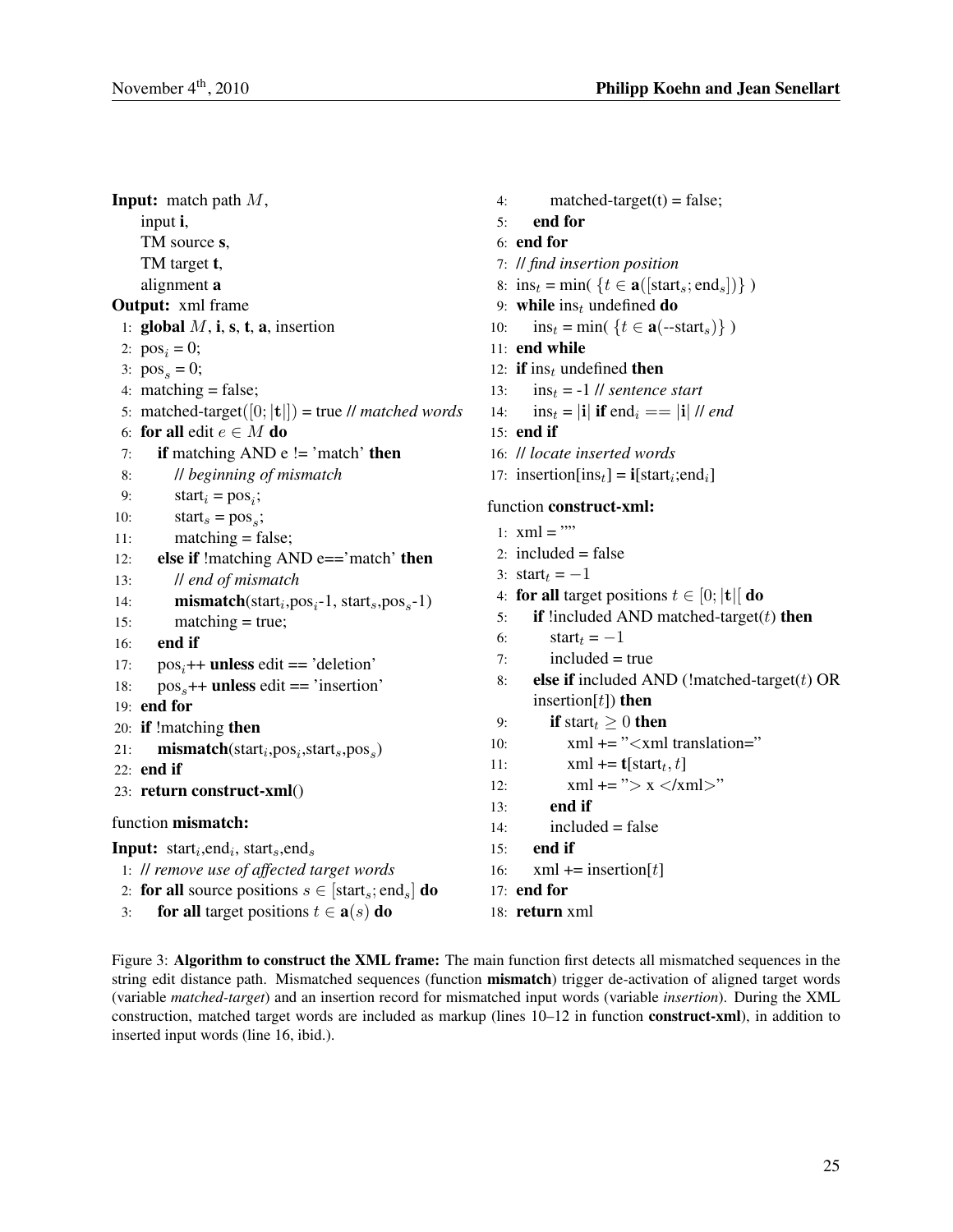| Acquis      | Sentences | Words  |      |
|-------------|-----------|--------|------|
| 100%        | 1395      | 14,559 | 10.4 |
| 90-99%      | 433       | 12,775 | 29.5 |
| 80-89%      | 154       | 5,347  | 34.7 |
| 70-79%      | 250       | 6,767  | 27.1 |
|             |           |        |      |
| Product     | Sentences | Words  | W/S  |
| 95-99%      | 230       | 3,006  | 13.1 |
| $90 - 94\%$ | 225       | 2,968  | 13.2 |
| 85-89%      | 177       | 2,000  | 11.3 |
| 80-84%      | 185       | 1,950  | 10.5 |
| 75-79%      | 152       | 1,350  | 8.9  |
| 70-74%      | 98        | 987    | 10.1 |

Table 2: Composition of the test subsets based on fuzzy match scores (letter-based string edit distance).

To increase word-level matches between input and TM, we use an aggressive tokenization scheme that separates out hyphens as separate tokens and splits up letter/number combinations (e.g., *XR300* becomes *XR ∼@∼ 300*).

To improve word alignment quality of the Product system, we add training data from Europarl when running GIZA++. We only use the data to obtain better word alignments, we do not use it in the translation model or as TM.

When using the XML frames, we specify its use to the decoder as *exclusive*, i.e., the decoder may not override it with its own translations.

#### 3.2 Basic Method

We compare our method using XML frames against two baselines: (a) the basic SMT system, and (b) using TM matches unmodified. The latter is only reasonable, if we find sufficiently good fuzzy matches.

We expect the methods to perform differently in different match ranges. If we find a very close match, we would expect the TM to produce a very good translation, and hopefully the XML method an even better one. If no close match exists, we expect the baseline SMT system to outperform the other methods.

This expectation is confirmed by our experiments. In Figure 4, we plot the BLEU scores for subsets of the test sets where we have a find a fuzzy match of at least 70%. Our XML method performs best for

sentence which have fuzzy matches of at least 80%, SMT is best below this threshold.

#### 3.3 Multiple Fuzzy Matches

When we described our method in Section 2, we skipped over some choices we have to make when constructing an XML frame:

- 1. If the fuzzy match score to the source is the same for several TM source segments, which TM match should be picked?
- 2. If the source has multiple targets, which target should be picked? Note that this happens typically in a parallel corpus such as the Acquis data set, less so in a real TM.
- 3. If we run the decoder with an XML frame what translation should be picked?

In the basic results, we answered these questions as follows:

- 1. randomly chosen from best matches according to letter string edit distance
- 2. most frequent
- 3. highest model score

By choosing the most frequent target translation of a TM source segment, we do better than choosing one at random (for 100% matches the BLEU score is 79.9 vs. 78.7 on Acquis).

But would we also do better if we did not chose a TM match at random, but find some other criterion at a later stage to pick a translation. Maybe the SMT system offers scoring functions that would aid a decision? Experience in SMT research shows that an integrated approach with a global scoring function almost always outperforms a pipelined approach.

To keep with our three questions, we would like to now attempt the following answers:

- 1. all matches with best word string edit distance
- 2. all
- 3. language model score / full decoder score

Not only do we now use all source matches and all their target translations and a 10-best list of translations. We pick the best translation based on (a) the language model score and (b) the full decoder score. The full decoder score also contains the word count

26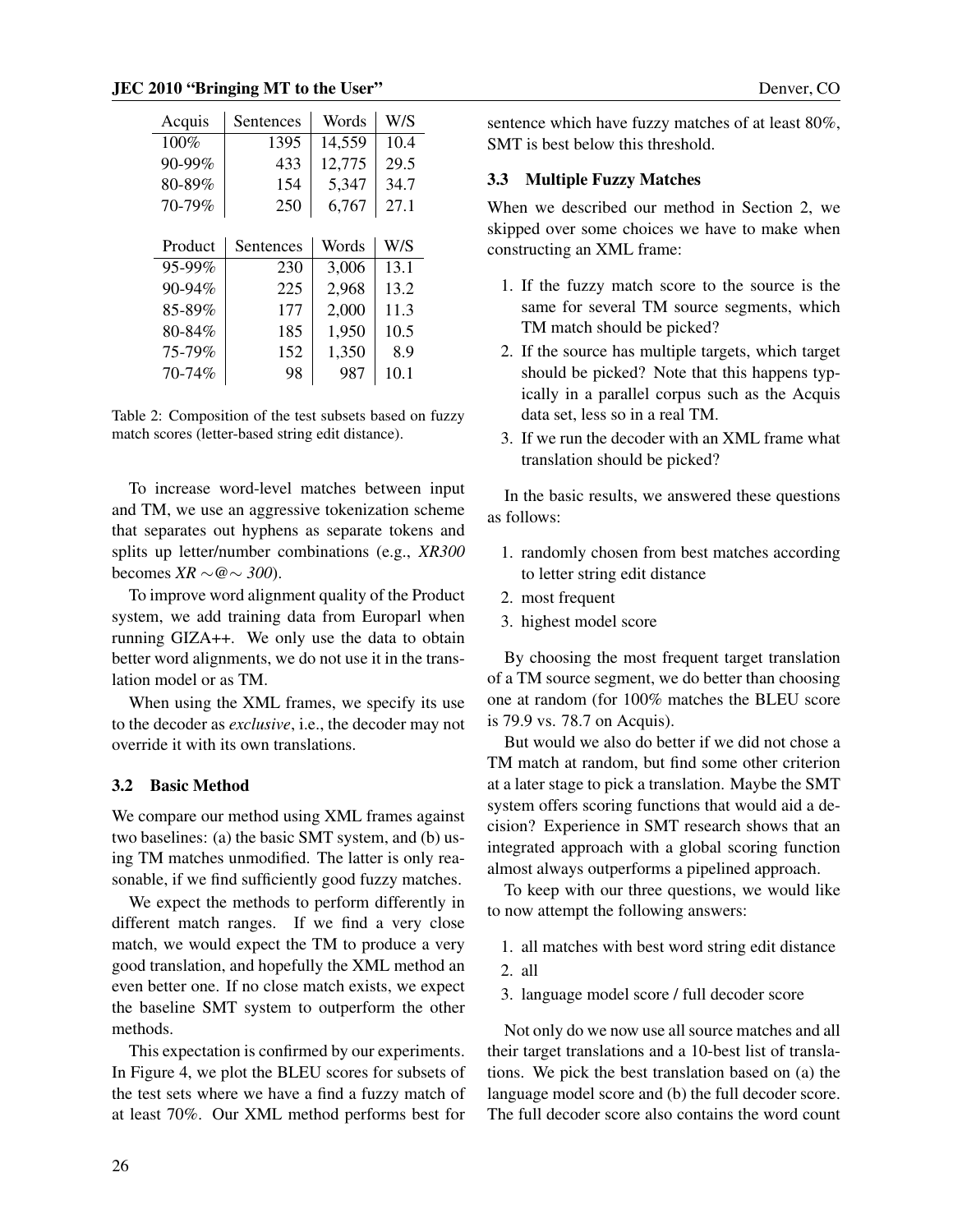



Figure 4: Basic Results: BLEU scores for different fuzzy match ranges. Our XML method performs best for sentence which have fuzzy matches of at least 80%, SMT is best below this threshold.

### 27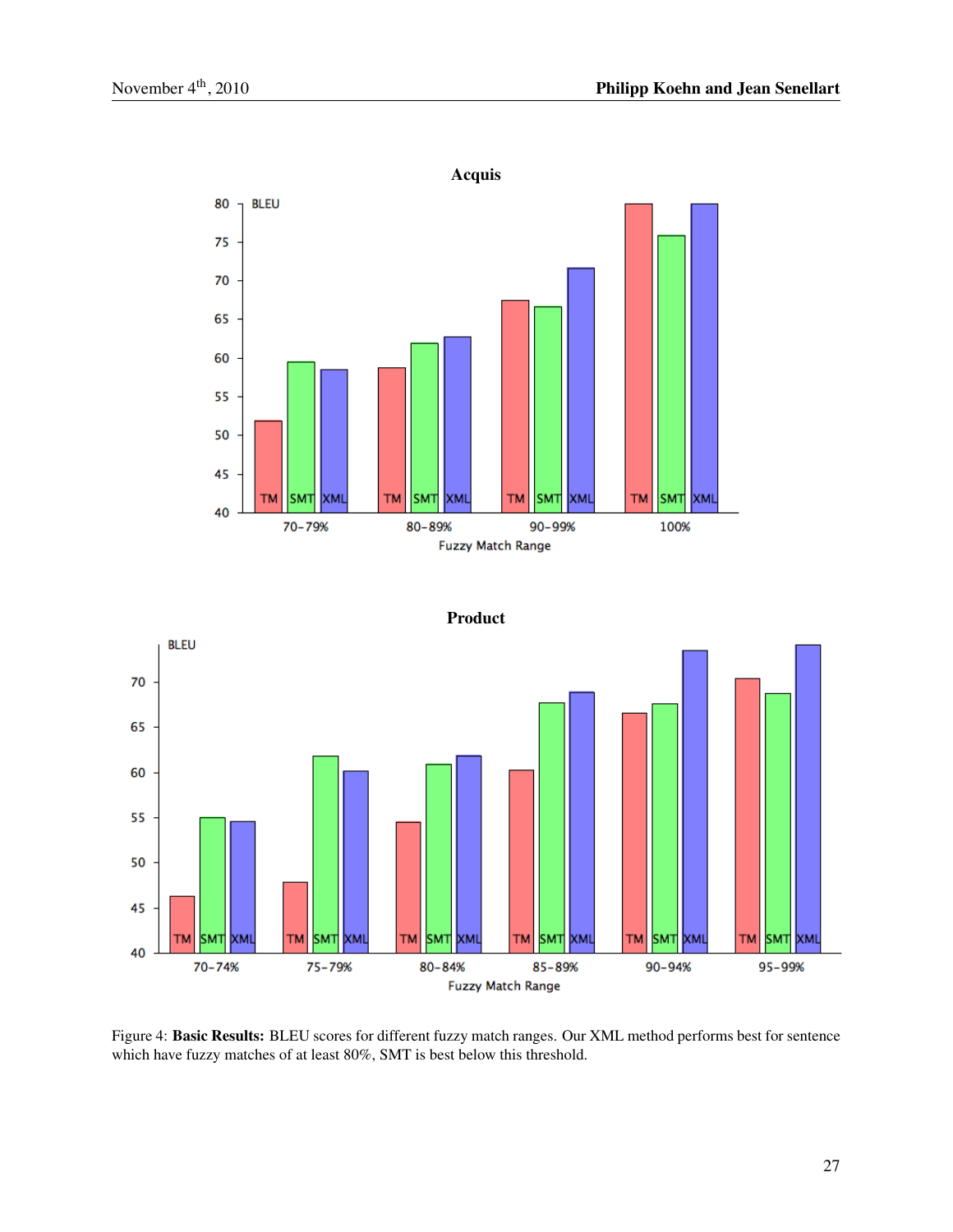#### **JEC 2010 "Bringing MT to the User"**  $\blacksquare$

| Model             | 70s  | 80s                           | $\vert$ 90s               | 100  |
|-------------------|------|-------------------------------|---------------------------|------|
| <b>SMT</b>        |      | $59.5$   62.0   66.6   75.8   |                           |      |
| XML baseline      | 58.5 | $\vert 62.7 \vert 71.6 \vert$ |                           | 79.9 |
| $XML + LM score$  | 59.0 |                               | 63.6 71.2 77.7            |      |
| $XML + SMT score$ | 59.6 |                               | 63.3   <b>72.1</b>   66.7 |      |

Table 3: Using SMT scores to decide among multiple XML frames and translations

feature. Also, if there are different XML frames, different words are translated, hence we have different translation model scores.

Table 3 shows the results with these variations. Except for the 100% matches, one of the multiple XML frame methods outperforms the basic XML method and the SMT system, but the differences are not very large.

The decoder could also use additional scoring functions in its model, such as the fuzzy match scores. The XML frames could also be scored with methods used in the SMT system, such as lexical smoothing. But before we go further down the road, let us shortly reflect into which direction we are heading.

# 4 Fuzzy Matches as Very Large Rules

Readers familiar with the hierarchical model in SMT (Chiang, 2007) will notice the similarities between our XML frame construction and the construction of hierarchical phrase rules. Let us quickly review this model.

# 4.1 Hierarchical Phrase Rules

If we have the following sentence pair with monotone word alignment

- *• the big fish*
- *• les gros poissons*

we can create phrase-based translation rules from the following phrase pairs:

- *•* ( *the* ; *les* )
- *•* ( *the big* ; *les gros* )
- *•* ( *the big fish* ; *les gros poissons* )
- *•* ( *big* ; *gros* )
- *•* ( *big fish* ; *gros poissons* )
- *•* ( *fish* ; *poissons* )

Hierarchical phrase-based rules are constructed by removing a smaller phrase pairs from a larger phrase pairs. For instance, by taking the phrase pair:

( *the big fish* ; *les gros poissons* )

and removing the phrase pair

$$
(\textit{big};\textit{gross})
$$

we create the rule

( *the* X *fish* ; *les* X *poissons* )

The symbol X is called a non-terminal, since the translation rule is viewed as a synchronous contextfree grammar rule. In essence it is a place-holder for recursively nested sub-phrases.

Hierarchical rules require a different decoding algorithm that is typically drawn from syntactic parsing methods, but otherwise use a very similar training, tuning, and testing pipeline as traditional phrase-based models (Hoang et al., 2009).

# 4.2 TM Matches as Very Large Rules

How does that relate to our XML frames? Recall the XML frame that we constructed in Section 2.1:

*<A l' article ` > 21 <, le texte du deuxieme ´ alinea est supprim ´ e . ´ >*

Instead of replacing the source sentence

*The second paragraph of Article 21 is deleted .*

with the XML frame, we can rewrite this frame as a hierarchical phrase rule and provide it to a hierarchical decoder:

( *The second paragraph of Article* X *is deleted .* ; *A l' article `* <sup>X</sup> *, le texte du deuxiéme alinéa est supprimé.*)

In practice, hierarchical models do not use such large rules (and keep in mind, this particular rule is drawn from a relatively short sentence, thus containing few words and only one non-terminal). But this is purely due to scaling issues and concerns about the size of the rule table.

The issues can be resolved. In fact, Lopez (2007) presented a method to compute very large translation rules on the fly for hierarchical models. While these rules were limited to two non-terminals, they could contain any number of words — a very similar situation to our XML frames.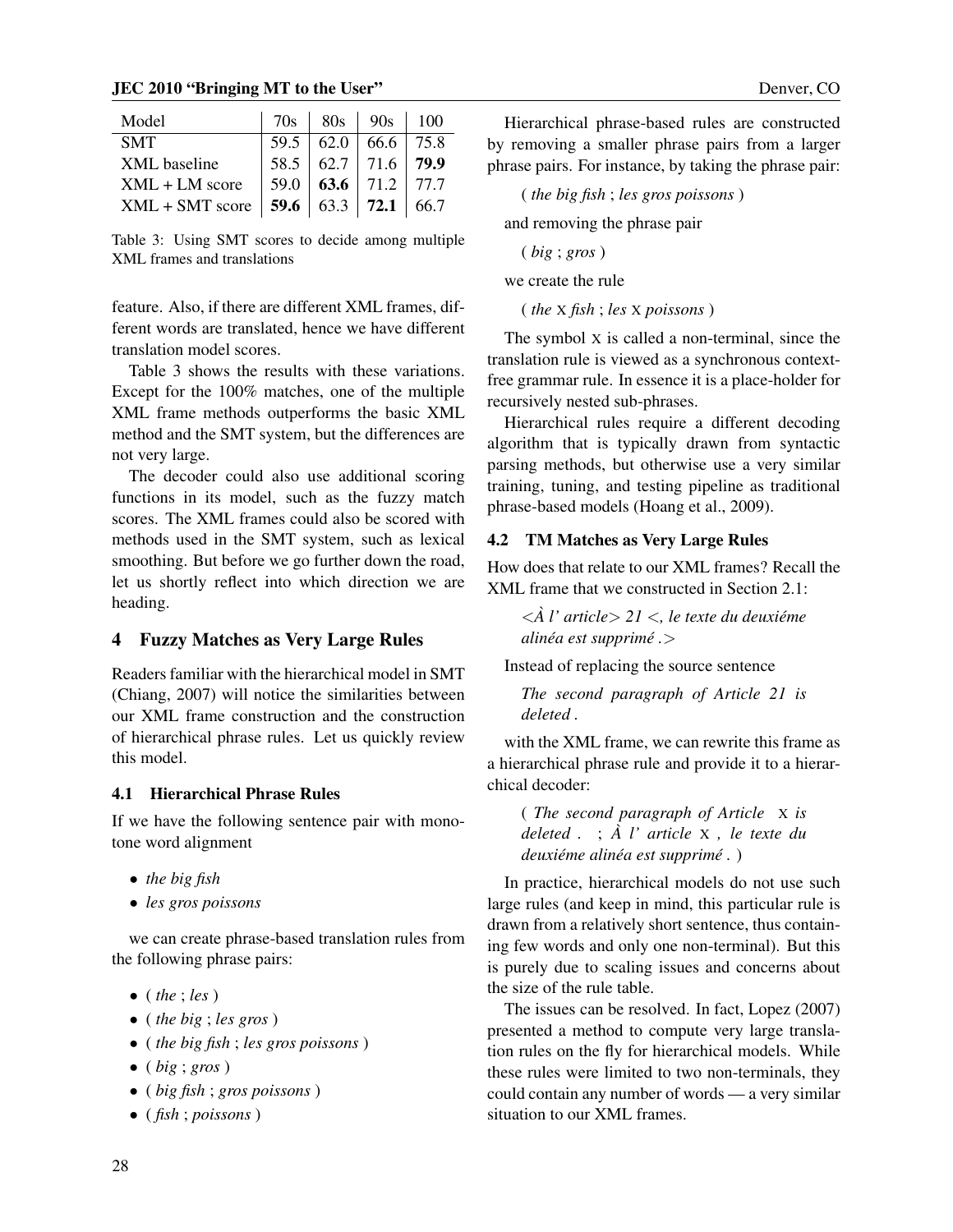

Figure 5: TM matches as very large rules (VLR): Encoding TM match frames as very large hierarchical grammar rules (VLR) outperforms all previous methods.

#### 4.3 Results

We train a hierarchical phrase-based model with Moses, which has very similar performance as the phrase-based model used in the previous experiments. Instead of using XML frames, we create very large rules (VLR) that we store in a second translation table. Thus, the VLR rule table has its own feature functions. We also do this for the tuning data, hence optimizing the weighting between the two rule tables.

This approach uses

- 1. all TM matches with best word string edit distance
- 2. all target translations of each TM match
- 3. integrated scoring of VLR rules and basic translation rules

In other words, this is a fully integrated approach that uses all available choices at every stage.

Results are presented in Figure 5. The VLR approach outperms all other methods on all fuzzy match ranges. It even outperforms the SMT system on the 70-79% match range, where our XML method scores worse.

# 5 User Interaction

The translations generated by our methods may be presented to a human translator the same way currently TM matches are presented. However, we may decorate them additionally for added benefit. Since we know which parts of the translation were generated by the SMT system, we can highlight it to alert the translator to potential flaws.

We did not carry out a user study to demonstrate how much productivity increase can be expected along with the improved translation performance that we measured with the BLEU score. However, results suggest that these improvements correspond to a 5–10% increase in fuzzy match score.

On the Product and Acquis corpus, the BLEU score for our method on each of the 70-75% and 75- 80% subsets is as good as a the TM score for the ranges with 10% higher fuzzy match. For subsets with higher fuzzy match scores, results are almost as good. We suspect that the BLEU scores actually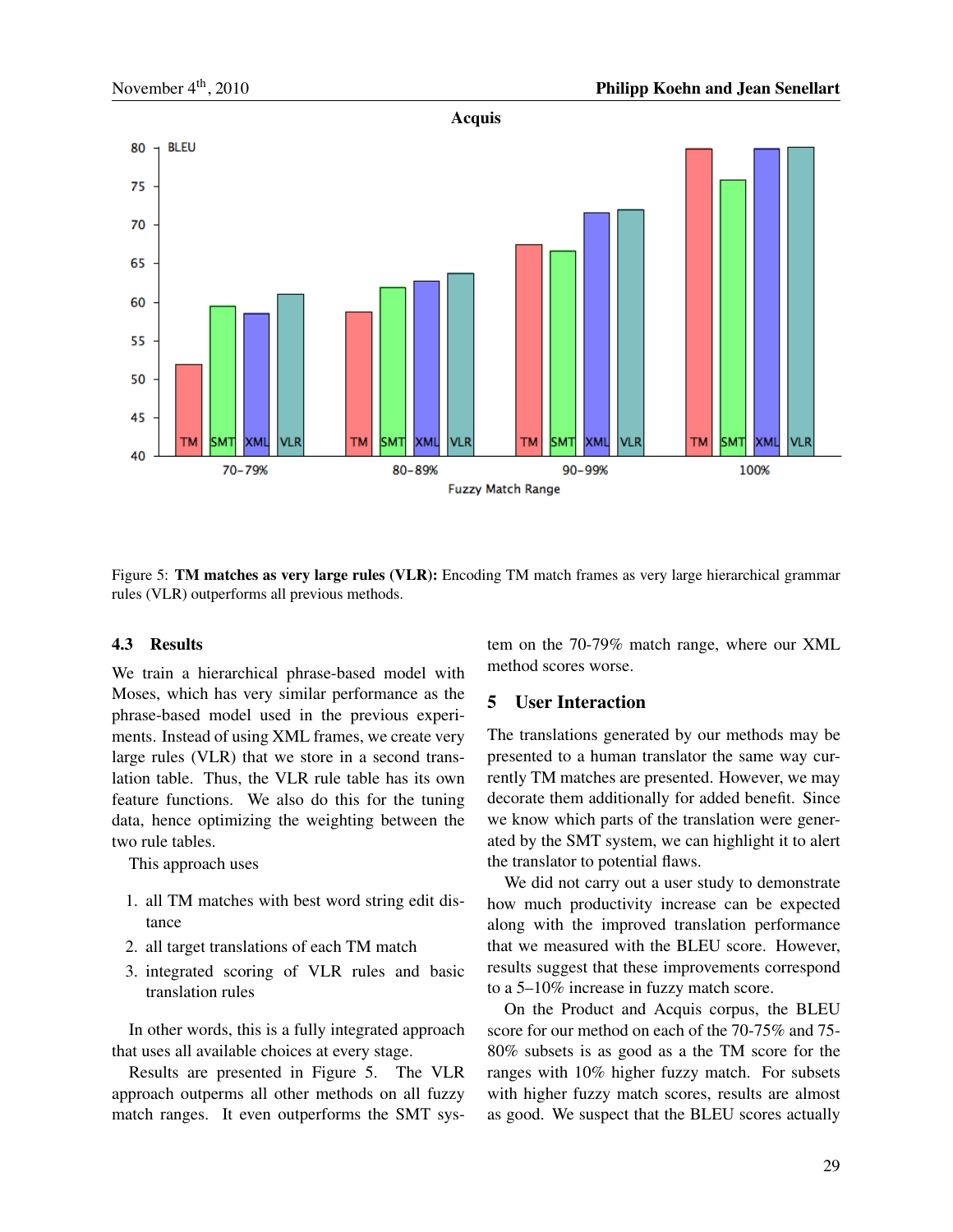underestimate these improvements, since they tend to be too literal and do not sufficiently appreciate alternate acceptable translations.

We would like to evaluate these user issues in forthcoming work.

### 6 Conclusion

We presented two methods that convergence ideas from TM and SMT. The first method constructed XML frames that provided specified translations for part of the segments (the matched part) and rely in the SMT decoder to fill in the remainder (the unmatched part). We showed experimentally on two data sets that we outperform those technologies for relatively high fuzzy match ranges (80-99%). Either XML or SMT always outperform TM matches.

The second method encodes these XML frames as very large hierarchical phrase rules, and uses these in a secondary rule table of a hierarchical phrasebased model. This method outperforms SMT on all tested fuzzy match ranges (*≥*70%).

These results suggest that fuzzy TM matches can be seen as just another way to generate translation rules for an SMT system, and that there is little value is using TM without SMT.

We would like to evaluate the utility of our methods in user studies in future work.

#### Acknowledgement

This work was partly supported by the EuroMatrix-Plus project funded by the European Commission (7th Framework Programme).

#### References

- Bicici, Ergun and Marc Dymetman. 2008. Dynamic Translation Memory: Using Statistical Machine Translation to Improve Translation Memory. In Gelbukh, Alexander F., editor, *Proceedings of the 9th Internation Conference on Intelligent Text Processing and Computational Linguistics (CICLing)*, volume 4919 of *Lecture Notes in Computer Science*, pages 454–465. Springer Verlag.
- Brown, Peter F., Stephen A. Della-Pietra, Vincent J. Della-Pietra, and Robert L. Mercer. 1993. The Mathematics of Statistical Machine Translation. *Computational Linguistics*, 19(2):263–313.
- Chiang, David. 2007. Hierarchical Phrase-Based Translation. *Computational Linguistics*, 33(2):201–228.
- Dugast, Loïc, Jean Senellart, and Philipp Koehn. 2007. Statistical Post-Editing on SYSTRAN's Rule-Based Translation System. In *Proceedings of the Second Workshop on Statistical Machine Translation*, pages 220–223, Prague, Czech Republic, June. Association for Computational Linguistics.
- He, Yifan, Yanjun Ma, Andy Way, and Josef van Genabith. 2010. Integrating N-best SMT Outputs into a TM System. In *Coling 2010: Posters*, pages 374–382, Beijing, China, August. Coling 2010 Organizing Committee.
- Hoang, Hieu, Philipp Koehn, and Adam Lopez. 2009. A unified framework for phrase-based, hierarchical, and syntax-based statistical machine translation. In *Proceedings of the International Workshop on Spoken Language Translation (IWSLT)*, pages 152–159, December.
- Koehn, Philipp, Hieu Hoang, Alexandra Birch, Chris Callison-Burch, Marcello Federico, Nicola Bertoldi, Brooke Cowan, Wade Shen, Christine Moran, Richard Zens, Christopher J. Dyer, Ondřej Bojar, Alexandra Constantin, and Evan Herbst. 2007. Moses: Open Source Toolkit for Statistical Machine Translation. In *Proceedings of the 45th Annual Meeting of the Association for Computational Linguistics Companion Volume Proceedings of the Demo and Poster Sessions*, pages 177–180, Prague, Czech Republic, June. Association for Computational Linguistics.
- Koehn, Philipp, Alexandra Birch, and Ralf Steinberger. 2009. 462 Machine Translation Systems for Europe. In *Proceedings of the Twelfth Machine Translation Summit (MT Summit XII)*. International Association for Machine Translation.
- Koehn, Philipp. 2010. *Statistical Machine Translation*. Cambridge University Press.
- Lopez, Adam. 2007. Hierarchical Phrase-Based Translation with Suffix Arrays. In *Proceedings of the 2007 Joint Conference on Empirical Methods in Natural Language Processing and Computational Natural Language Learning (EMNLP-CoNLL)*, pages 976–985.